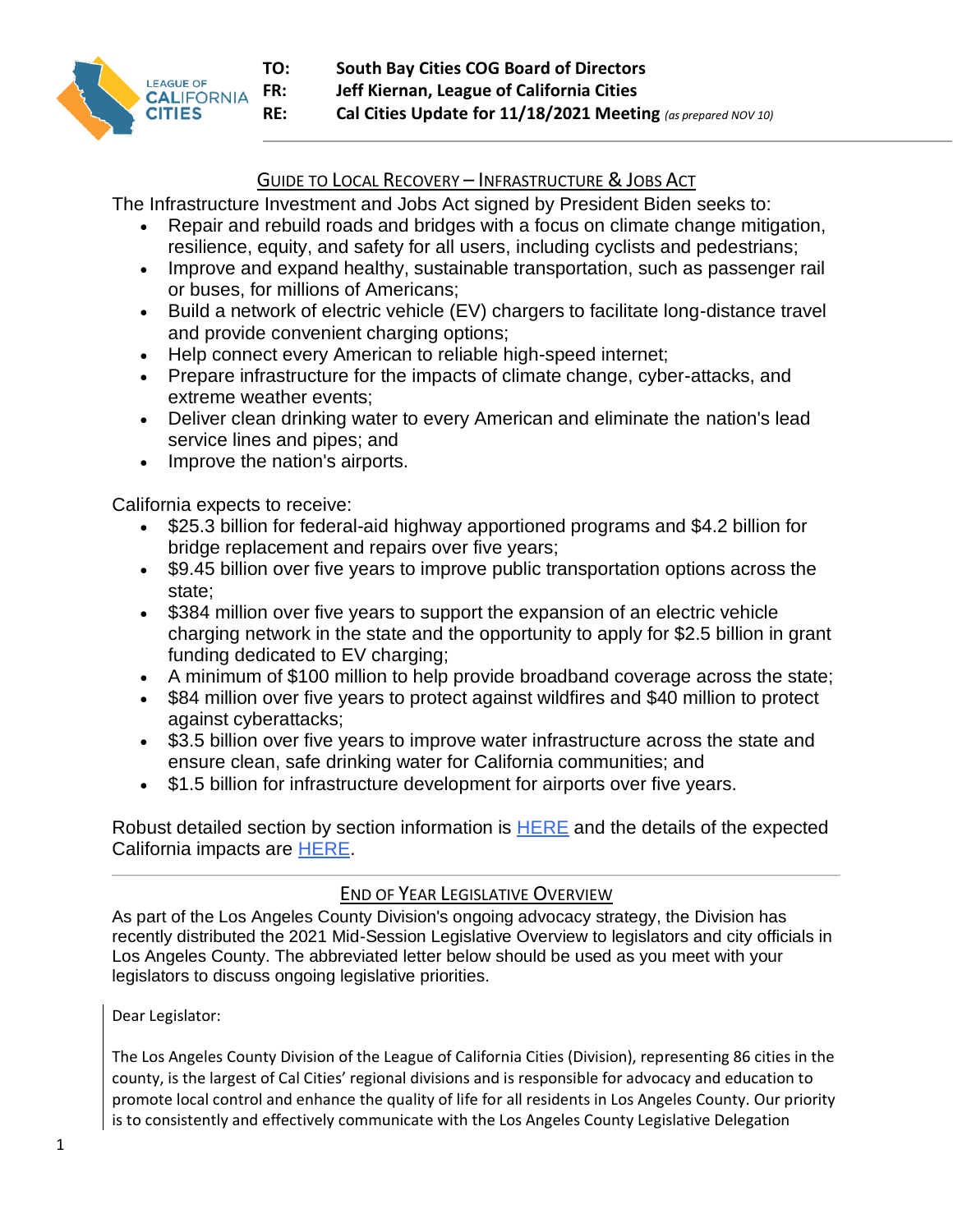(Legislative Delegation) about regional issues and legislation. This letter provides our annual review on some of the key legislation delivered to the Governor directly impacting the Division's membership.

The Covid-19 pandemic continues to challenge both state government and local governments, yet our member cities remain agile in responding to community health and safety, providing essential services, and supporting our business communities. At the same time, the legislative process remained a top focus for local governments this year as legislation affecting everything from public meetings, waste diversion, policing, and housing and land-use continued to move through the Legislature despite limited access to hearings and in-person meetings with Legislators. Our top legislative priorities this year included:

**Housing –** *Division Opposed SB 9 (Atkins) By-Right Housing Development.* Undoubtedly, the passage of SB 9 was a significant disappointment for cities and local officials elected by their communities to make local land-use decisions. SB 9's 'by right' or mandatory approval scheme for duplexes and lot splits circumvents an important local government review process that includes extensive public engagement. Moreover, it does not guarantee the construction of affordable housing; it is simply a sweetheart deal for developers that silences local communities.

Despite its signature by the Governor, we want to thank our legislative partners that heard community concerns. **Thanks to those who voted No:** *Asm. Bloom, Asm. Friedman, Asm. Gabriel, Asm. Muratsuchi, Asm. Nazarian, Asm. O'Donnell; Sen. Wilk***. In addition, thanks to those who at least abstained:** *Sen. Allen***,** *Sen. Kamlager, Sen. Newman, Sen. Stern, Asm. Bryan, Asm. Burke, Asm. Chau, Asm Chen, Asm. L. Rivas, Asm. Rubio, Asm. Santiago.*

We also must express our displeasure with those legislators who **supported SB 9 with Aye votes**: *Sen. Archuleta, Sen. Bradford, Sen. Durazo, Sen. Gonzalez, Sen. Hertzberg, Sen. Leyva, Sen. Portantino, Sen. Rubio, Asm. Calderon, Asm. Carrillo, Asm. C. Garcia, Asm. Gipson, Asm. Holden, Asm. Jones-Sawyer, Asm. Lackey, Asm. Rendon, Asm. Rodriguez, Asm. Valladares.*

The Division also opposed AB 215 (Chiu), which was significantly amended late in the session and lacked a transparent policy debate but now allows for an increase in third-party litigation under the California Department of Housing and Community Development (HCD). Unfortunately, the Legislature's addition of more "sticks" than "carrots" for cities does not provide for any tools to build new housing.

Local officials understand the hyper-local complexities of this housing crisis which is why the Division is an active stakeholder in developing flexible solutions that all cities can utilize. Last session, our leadership presented the Division's housing proposal directly to the Los Angeles County Legislative Delegation and this year we engaged in months-long dialogue with the United Way of Greater Los Angeles regarding the creation of a countywide affordable housing agency through SB 679 (Kamlager), which ultimately failed to pass in the Legislature. The Division is clearly engaged in addressing affordability issues in our county by advocating for funding and resources for new housing, but also will continue to remain steadfastly opposed to punitive legislation that fails to engage community participation and violates local decision-making.

**Broadband –** *Division Supported Efforts to Bridge the Digital Divide and Protect Local Control of Critical Infrastructure***.** Even in the most densely populated county in the state, the COVID-19 pandemic highlighted the dismal access and quality of broadband that became a fundamental need over the last 19 months. The Division and its members met with Legislators to advocate for SB 4 (Gonzales) which